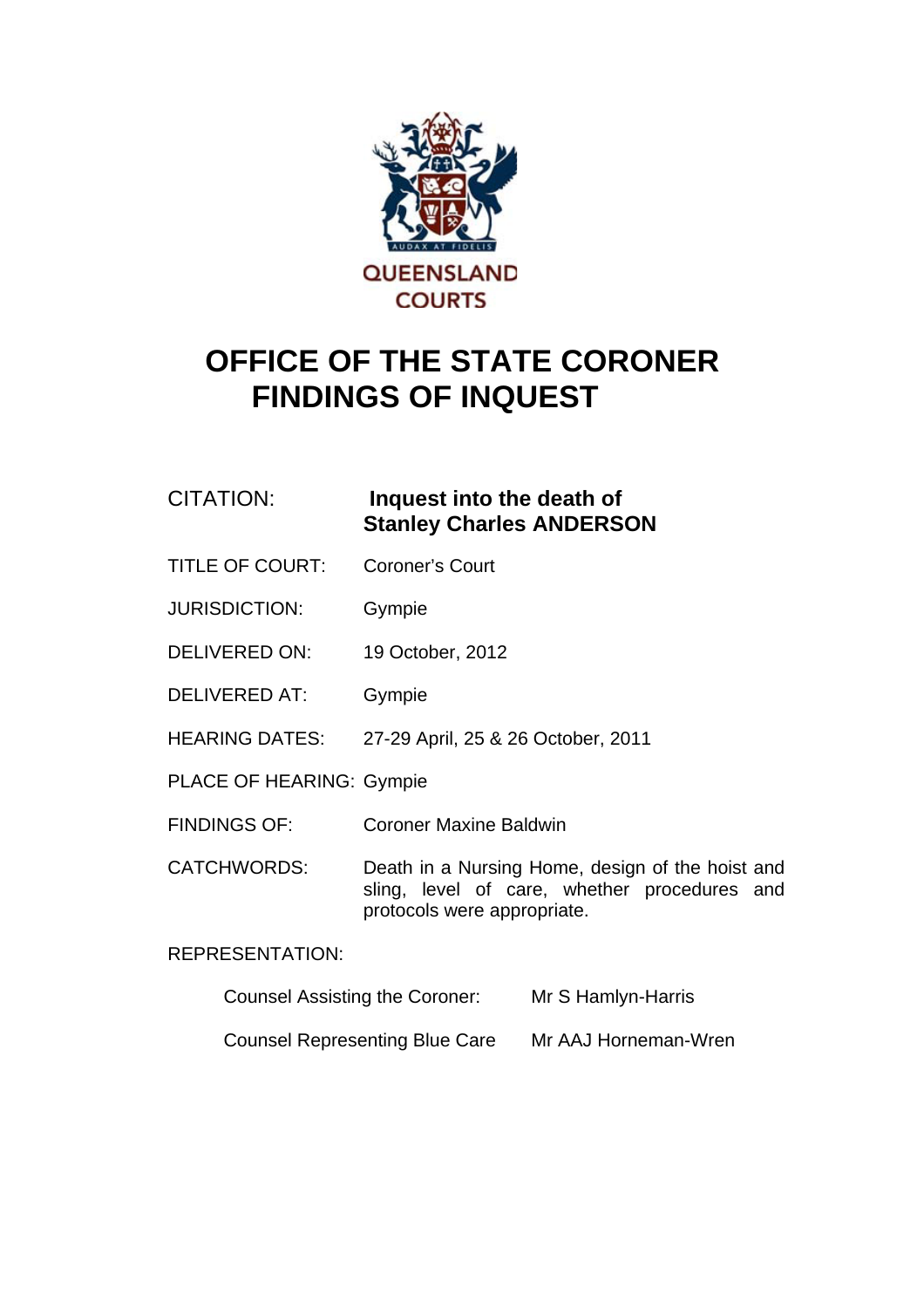Stanley Charles Anderson was obviously a much loved father and husband. He was 86 years old and lived at Winston House Nursing Home in Gympie at the time of his death on 12 April 2009. As he was being transferred from a trolley bath to a comfort chair in his room, he fell to the floor sustaining fractures to his legs. He was transported by ambulance to the Gympie General Hospital where he succumbed to his injuries and died later that night.

## **Coroner's Role and Jurisdiction**

- 1. A coroner has jurisdiction to conduct the inquiry into the cause and circumstances of the reportable death. If possible, he/she must attempt to find:
	- a. Whether the death happened;
	- b. The identity of the deceased;
	- c. When, where and how the death occurred;
	- d. What caused the person to die.
- 2. What caused the person to die. To conduct an inquest is to conduct an inquiry. Inquest differs from a trial between opposing parties. In the case of the South London Coroner ex parte Thompson (1996) 126SJ625 the court said: "It is an inquisitorial process, a process of investigation quite unlike a criminal trial where the prosecutor accuses and the accused defends. The function of an inquest is to seek out and record as many of the facts concerning the death as the public interest requires."
- 3. The focus of an inquest is to discover what happened, not to attribute guilt, blame or apportion any liability. The purpose of the inquest is to inform, as far as possible the family of the loved ones and the general public on how the death occurred with an emphasis on reducing the likelihood of similar deaths. Section 46 of the Coroners Act authorises the coroner to make preventative recommendations concerning public health or safety, the administration of justice or ways to prevent deaths from happening in similar circumstances in the future.
- 4. Section 45 (5) and Section 46 (3) of the Coroners Act require that a coroner must not include in the findings or any comments or recommendations or statements that a person is or may be guilty of an offence or be civilly liable for something.
- 5. However, Section 48 of the Coroners Act requires that if the coroner reasonably suspects that a person may be guilty of a criminal affair after considering the information gathered at the inquest, the coroner must refer the information to the appropriate prosecuting authority.
- 6. Being an inquisitorial inquiry, the proceedings in the coroner's court are not bound by the rules of evidence and the court may inform itself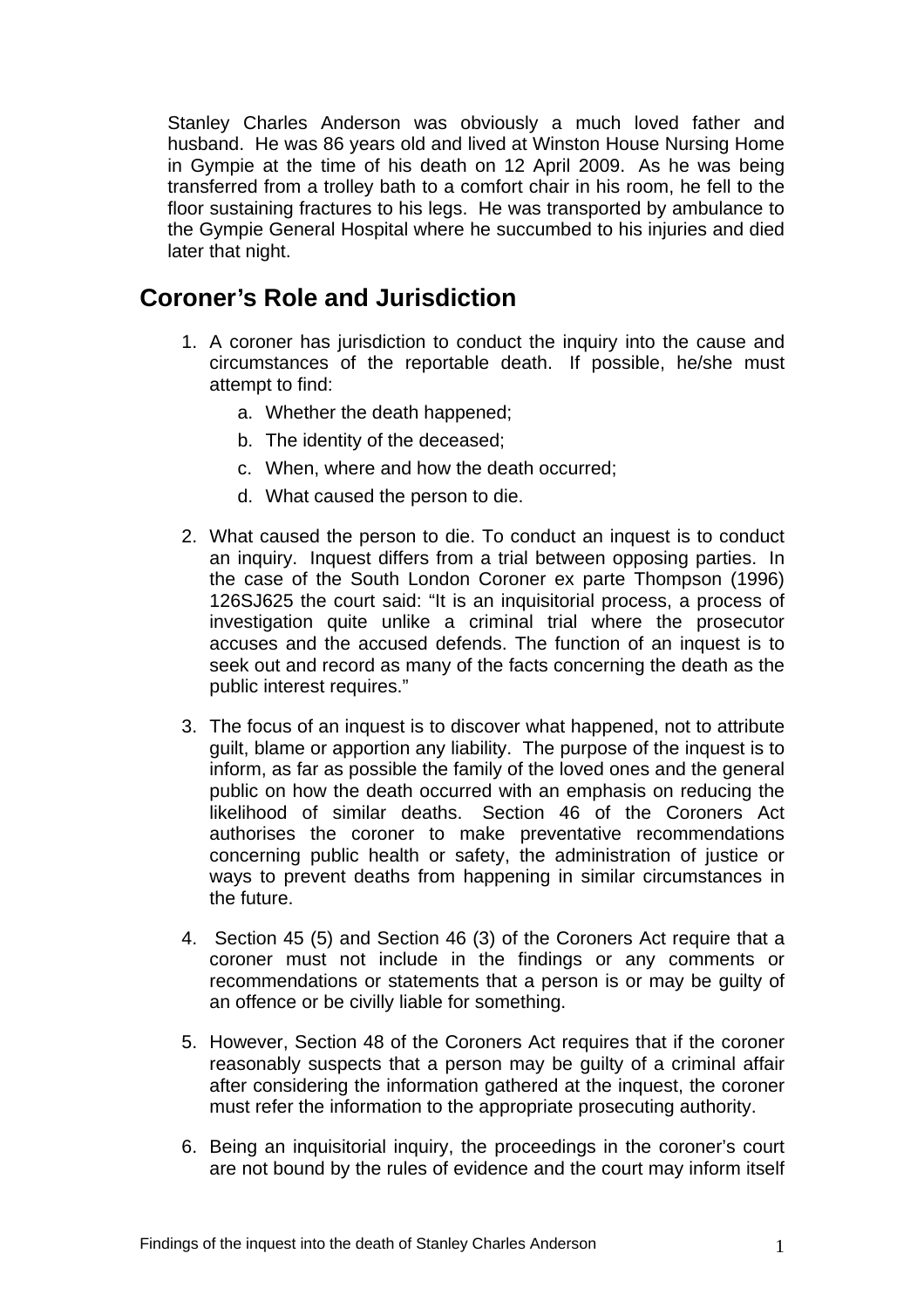in any way it considers appropriate. (See Section 37 of the Coroners Act of 2003.)

- 7. The coroner must apply the civil standard of proof, namely, that of the balance of probabilities. However, the standard established in Briginshaw v. Briginshaw 1938 (60 CLR 336) requires that the more significant the issue to be determined, the more serious an allegation or the more inherently unlikely in occurrence, the clearer and more persuasive the evidence needed for the trial of fact to be sufficiently satisfied that it has been proven to the civil standard.
- 8. The rules of natural justice apply and the Coroner is obliged to comply with them and to act judicially. Consequently, no findings adverse to the interest of any party may be made without that party first being given the right to be heard in opposition to that finding.
- 9. It is the obligation of any coroner to give considerations to any prospects of making recommendations that would reduce the likelihood of similar deaths occurring in the future or otherwise contribute to public health or safety.
- 10. I consider it appropriate in this case to comment on some matters pertaining to the systems and circumstances surrounding matters involved in Mr Anderson's death.
- 11. There are obviously no issues as to Mr Anderson's identity nor the place and time of his death.
- 12. There is no real issue as to the cause of his death as the autopsy revealed that he died from coronary and cerebral atherosclerosis with other significant conditions listed as fractured leg bones following a fall, as well as bronchitis. No issue was taken with these findings of the Pathologist.
- 13. The main issue to be determined is how the accident happened and more importantly whether there was any contribution and if so what level of contribution, to the accident by the level of care or the design of the hoist allegedly used.
- 14. Evidence was received from a number of medical experts including Dr Navim Nadoo and Dr Peter Ellis, who performed the post mortem examination, both of whom gave medical evidence. Evidence was also received from Mr Glen Girdler who was a Workplace Health and Safety investigator together with Mr Harley Matchett. Dr Frank Grigg was an expert witness who had been commissioned by Workplace Health and Safety to provide an expert report on the accident. Evidence was also taken from Mr John Bromberger, the director of the Pelican Company which manufactured the sling.
- 15. Mr Jeffery Savage was also called to give evidence in relation to the re-enactment of the use of the sling and the accident.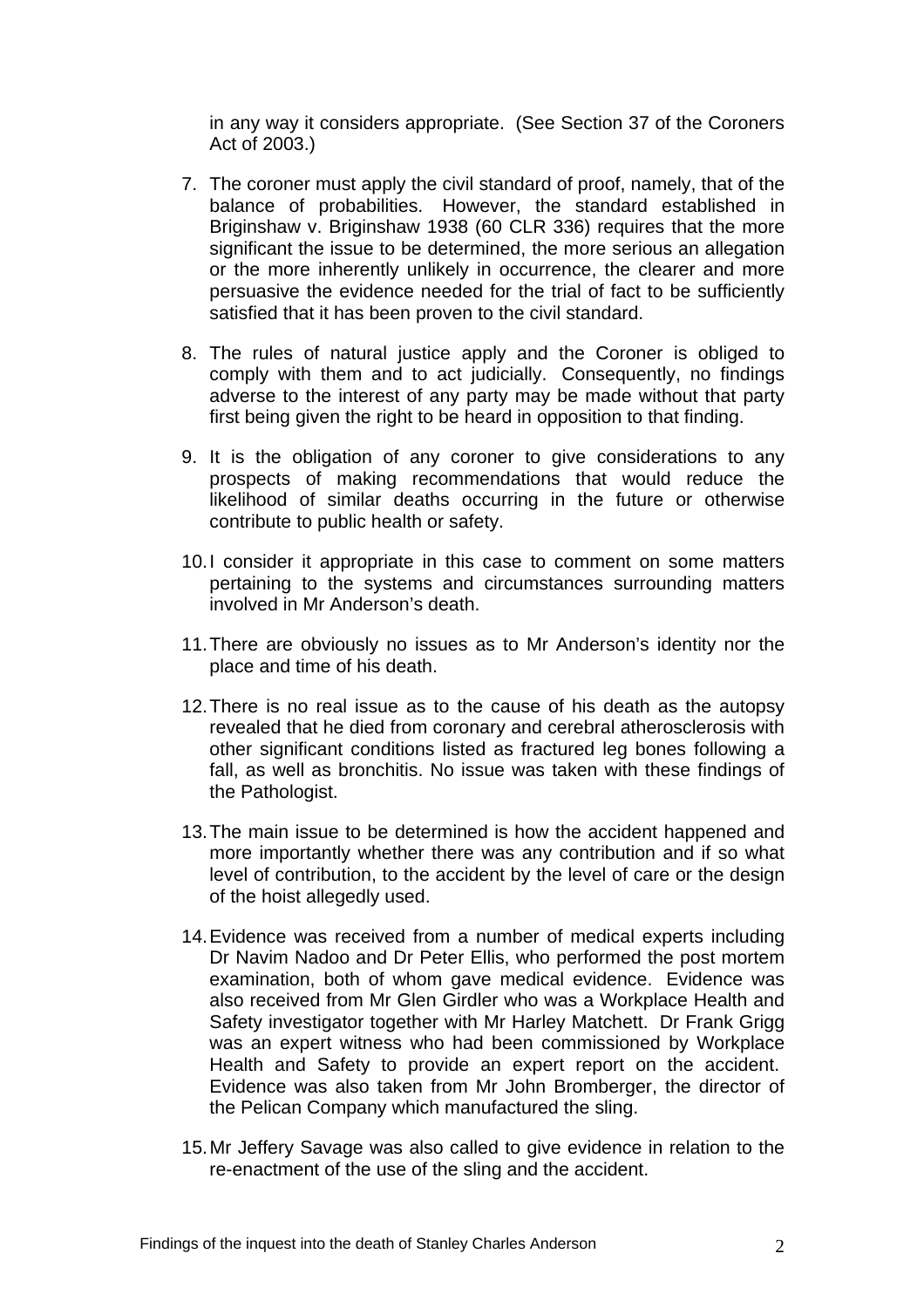- 16. Importantly, evidence was received from the only two witnesses to the accident, Assistant in Nursing Ms Leesa Plant and Endorsed Enrolled Nurse, Ms Elaine Ludke. Evidence was also given from Ms Jan Piping, an Allied Health Assistant who worked at the home in relation to the administration of the use of slings. Linda Summers, the then Director of Nursing, also gave evidence on the procedures and protocols at the nursing home.
- 17. Finally, after a number of witnesses were recalled, Ms Maureen Kennedy was also called. Ms Kennedy conducted the investigation on behalf of Blue Care.

#### *The Accident.*

- 18. Although there was much evidence received in conjecture in relation to how the accident may have or could have happened, there were only two witnesses who were able to give direct evidence on the circumstances surrounding the accident.
- 19. Ms Leesa Plant and Ms Elaine Ludke both presented as very distressed and upset witnesses but ones who provided their evidence with integrity, honesty and truthfulness. They both gave evidence that they were given instructions to bathe Mr Anderson and then return him to his comfort chair so his bed could air. They subsequently collected him and placed him on a trolley bath and took him to the bathroom where he was showered and then brought back to his room on the same trolley bath.
- 20. He was then to be transported from the trolley bath to the comfort chair in his room.
- 21. Generally this manoeuvre was carried out by the use of a hoist with a swing manufactured by Pelican Manufacturing.
- 22. There is no dispute that Mr Anderson fell and was subsequently injured as he was being transported from the trolley bath to the comfort chair.
- 23. Four possible scenarios were put forth during the course of the inquest as to how Mr Anderson may have fallen:
	- (a) Firstly, that the carers were not in fact using a sling but were transferring Mr Anderson using a sheet and he was dropped.
	- (b) Secondly, Mr Anderson slipped through the hole in the bottom of the sling effectively landing bottom first.
	- (c) Thirdly he toppled head first out of the sling, and
	- (d) Lastly he slid forward with legs first and out of the sling.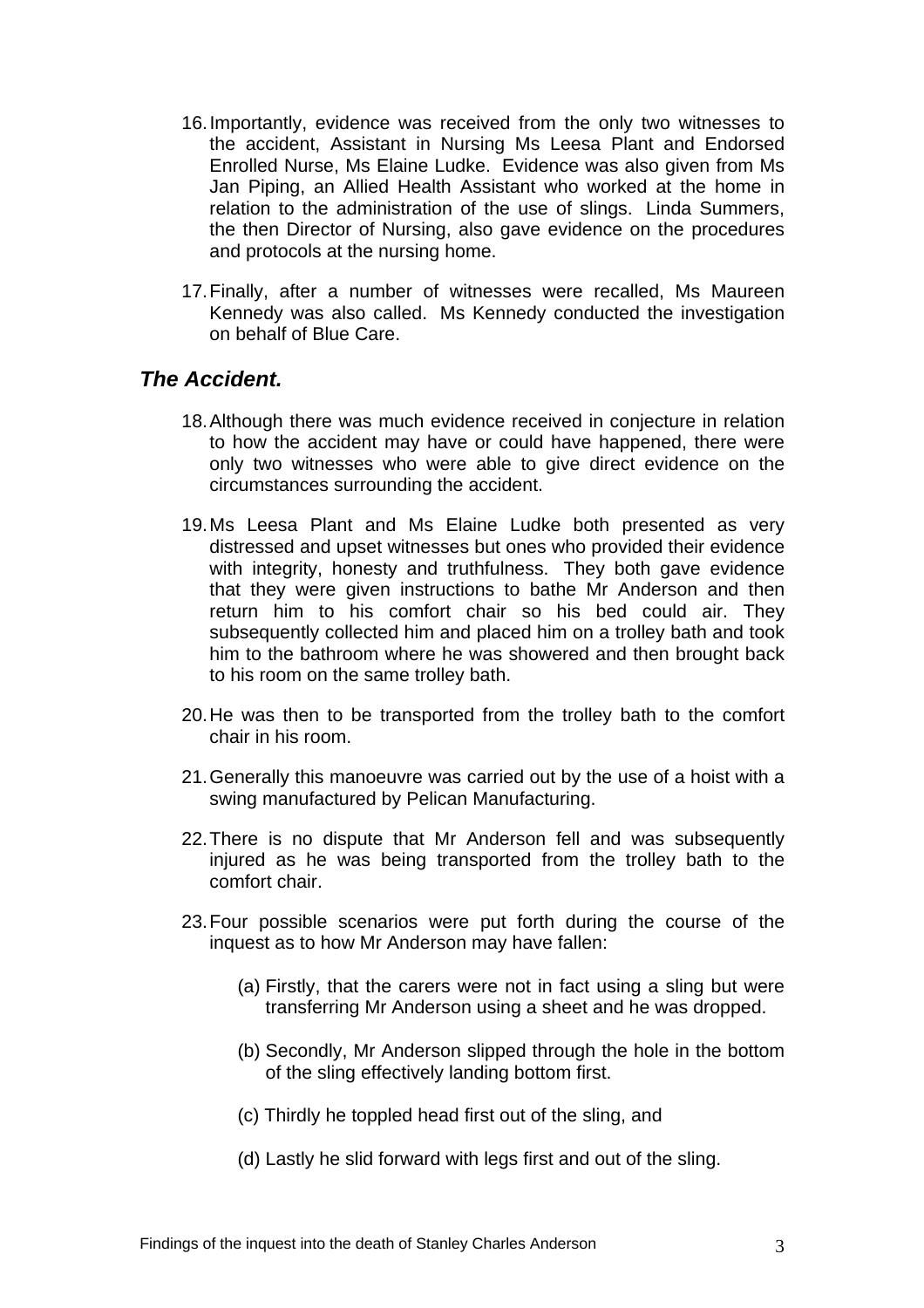- 24. In regard to the first proposition, this was clearly the proposition adopted by Blue Care following the investigations carried out by their investigator, Ms Maureen Kennedy, who subsequently gave evidence. Ms Kennedy is the senior residential advisor to Blue Care and her report was dated 12 December 2009. Her report was tendered to the Court and it concluded as follows: "The final conclusion is that Mr Anderson did not fall from the sling but was being transferred without the use of the sling." The basis for Ms Kennedy's findings was reflected in a letter from Blue Care to Ms Elaine Ludke dated 21 December 2009. That letter was ultimately produced upon request by the Coroner in the proceedings. It stated: "But you have not been honest in your accounts of the incident. In particular, by way of summary, I note the following evidence which contradicts your claim that Mr Anderson fell from a sling:
	- i. Mr Anderson's injuries were confined to the left hand side of his body including his leg. This is not consistent with a fall from the sling in the circumstance you have alleged, that is, a fall which must have resulted in his backside or head suffering the major impact.
	- ii. Numerous tests of the sling have demonstrated that it would be physically impossible for a person of Mr Anderson's size, weight and rigidity to fall out of the sling in the manner that you have alleged.
	- iii. There are also significant and inexplicable inconsistencies between your recollection of the event and the account given by Leesa Plant."
- 25. Ms Kennedy gave evidence at the inquest and was able to provide evidence in relation to her report and, in particular, to her conclusions. It seemed to be a very significant issue for her that she could not reconcile the variations in accounts given by Ms Plant and Ms Ludke to various investigators over time. Secondly the suggestion that the hammock style was being utilised by the two nurses was not alleged until some time after the accident.
- 26. Leesa Plant gave evidence that she and Ms Ludke were using the sling and that they had placed Mr Anderson on to the trolley bath and had taken him to the bathroom to shower him and had then returned him to his room. Ms Plant then also said that she was in control of the hoist and she was manoeuvring the hoist while Ms Ludke was attending to guiding Mr Anderson's legs towards the chair to ensure that he did not hit the chair. Most importantly, she gave evidence that she simply didn't see Mr Anderson fall. She said he was there one minute and the next minute he was on the floor.
- 27. Ms Plant gave evidence that Mr Anderson was indeed very frail and that they had a care plan that they were to follow. She gave evidence that on the day of the accident they were instructed by the registered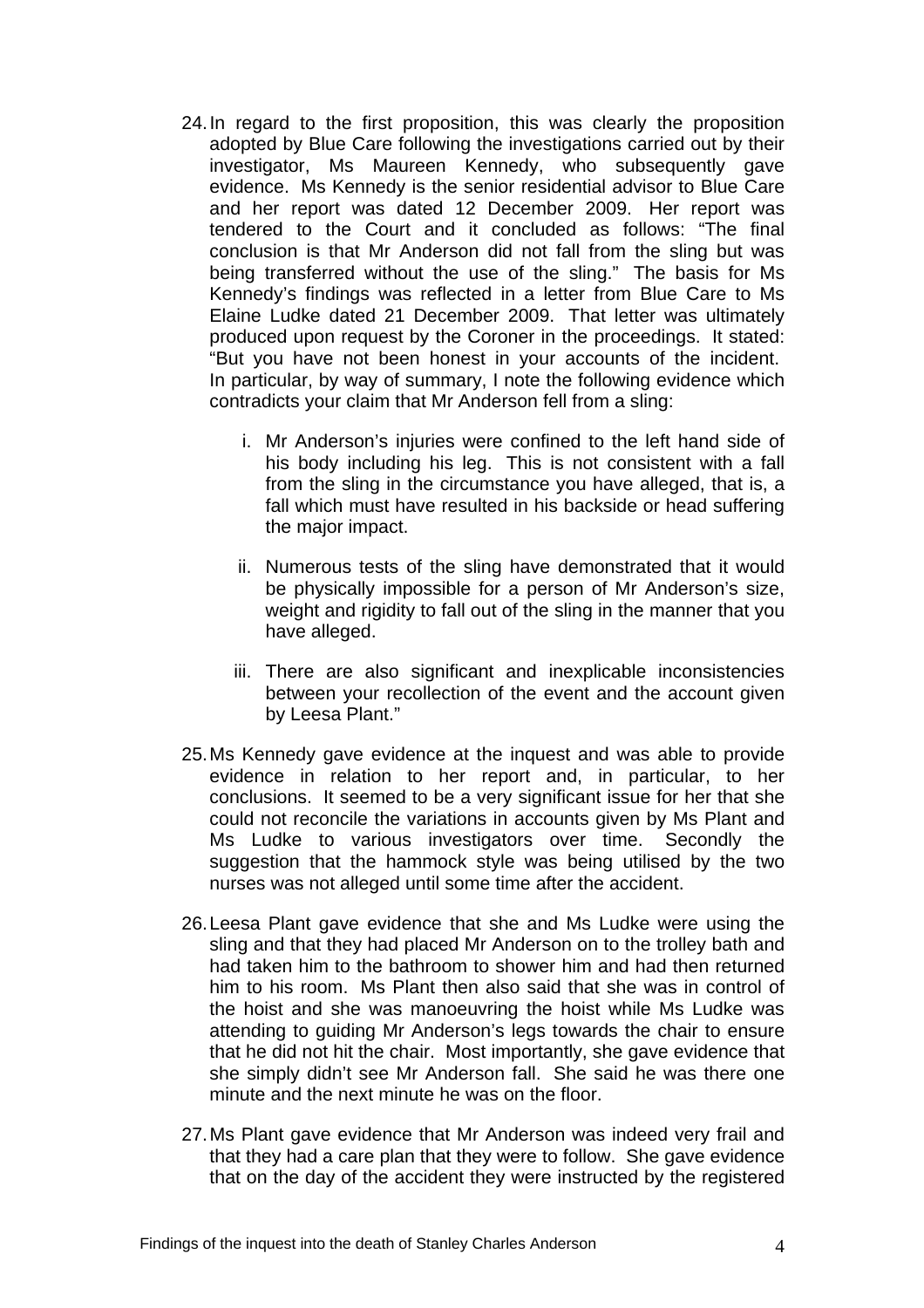nurse to get him up and give him a bath and that was what they proceeded to do. She indicated that they were to transfer him from the bed to a trolley bath and that they used a sling and hoist for that and she noted that his sling was in fact in his room, in his wardrobe. She confirmed that she and her fellow nurse, Ms Ludke, took him for a shower and came back and, as they had been instructed to put him in the comfort chair, they brought him on the trolley bath where they dried him off, placed a shirt over him then rolled him from side to side to place the sling under him. She indicated that she and Ms Ludke were on opposite sides and that they rolled him from side to side, placed the sling underneath him and hoisted him up. She indicated that as they hoisted him up they pushed the trolley bath out of the way to create more room. She was pushing the hoist over towards the comfort chair into which they were going to place him. At that point she confirmed that Ms Ludke was guiding his legs just to make sure he didn't hit against the leg of the hoist or the chair and he suddenly fell out of the hoist. She confirmed that the sling was around him on both sides and in fact used the words "we cradled the sling in the position and hooked him up to the hoist". It was put to her whether the hoist was crossed across his legs but she confirmed "no it was wrapped around his legs as a cradle".

- 28. Ms Plant also indicated that although she believed in her first recollections that they thought they had crossed the hoist over between his legs she said "but in my recollection of events as I sort of kept going over it and over it in my head, I come to the conclusion that's not what we done. We actually cradled him and I did state that in one of my interviews with Blue Care." Although she could remember some coughing in the instance before he fell, she did not recall anything else. Whilst she acknowledged there may have been some wriggling or movement she did not recall any movement other than the coughing. She was able to confirm numerous times that she honestly couldn't recall how he fell. She indicated that he was there one minute and the next minute he was on the ground. Under crossexamination Ms Plant agreed that the fall did not occur when Mr Anderson was being lifted by the hoist but more in transferring him across to the chair.
- 29. She also confirmed that she did not see the fall when Mr Horneman-Wren put it to her that her eyes were averted from him. She replied "I wouldn't say I can't remember if they were averted or whether I just can't remember how he's fallen out or whether I was using a particular position to position the hoist in or whether I took my eyes off him or whatever. I cannot remember how he fell."
- 30. She also confirmed that she was convinced that they had used the cradle method saying "as I said before initially I thought because with the majority of residents up there we do cross the sling between their legs but on the rare occasions that I have actually transferred Mr Anderson out of bed we're used the cradle position." She went on to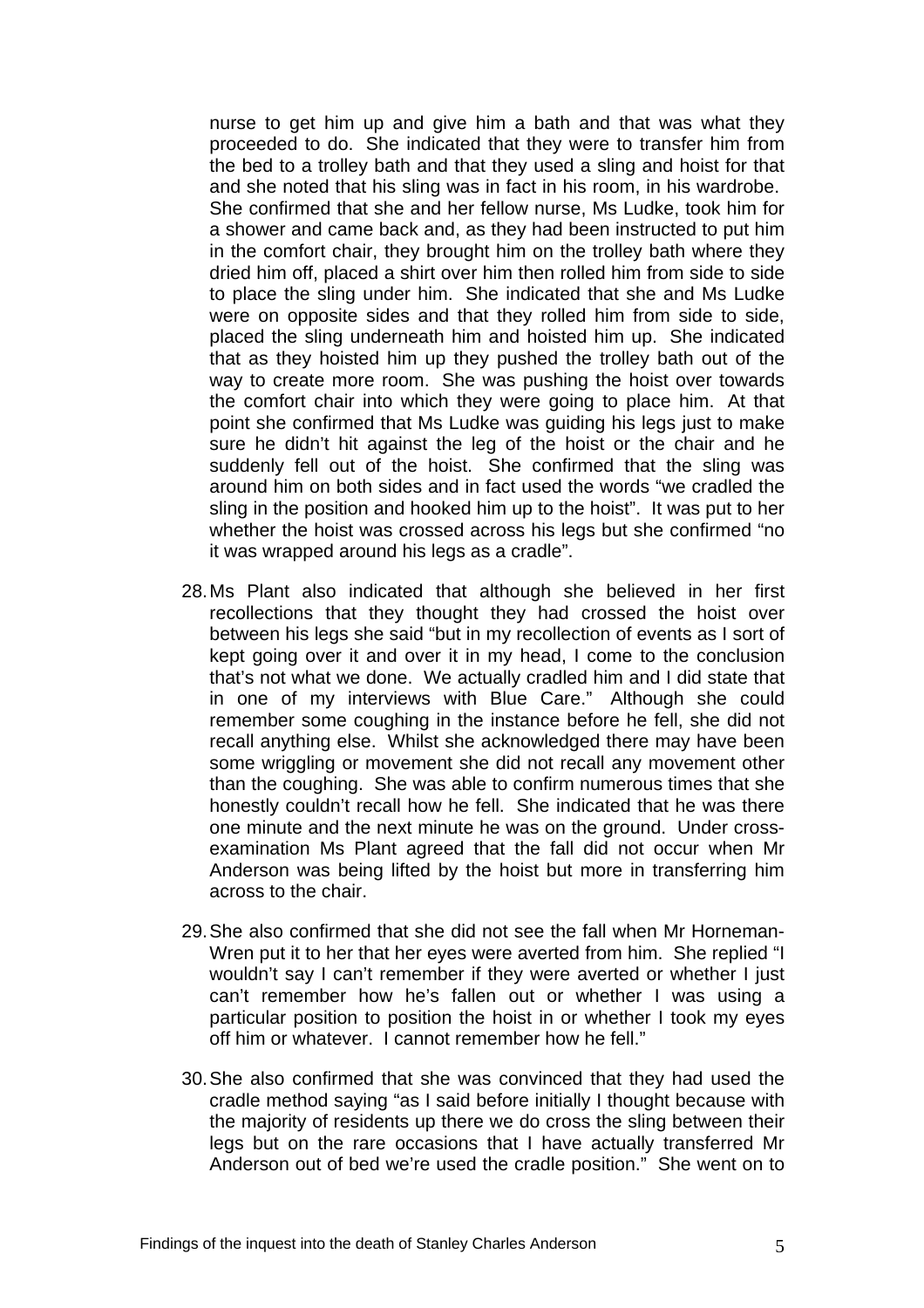say "I can't remember exactly what I've done in the past but on one or two occasions when I first started up there I was shown by another nurse how to cradle Mr Anderson through a transfer". Under further cross-examination by Mr Horneman-Wren, Ms Plant explained how she had been confused by the recollection of events and explained how she had thought about it over and over and she'd subsequently spoken to her partner Elaine Ludke and said, as she quoted "I think we used the cradle and not the crossover position" and that that's when she brought it up at the next interview with Blue Care. She was able to explain in a plausible way the confusion and the trauma from the event and the fact that initially Ms Ludke had said they used the crossover but she subsequently said to her that she believed they used the cradle and that she intended to tell Blue Care that. Despite the playing of the video re-enactment in which the parties clearly reenacted what they thought had occurred being the crossover configuration and even the fact that the police officer, Det. Savage, questioned them on an uncrossed position, I am satisfied with Ms Plant's response that she indicated that after the video and after those questions she began to question and discuss it with Ms Ludke and it was suggested that they had in fact used the cradle position. Despite rigorous cross-examination Ms Plant's integrity and honesty were not rocked. I am satisfied that on a gradual recollection of events she has recalled accurately the position. Upon crossexamination from Ms Plumb it was also noted that Mr Anderson, in fact, was utilising a catheter and thus it would have been difficult to use the crossover position.

- 31. Ms Ludke, an endorsed enrolled nurse, was partnering Ms Plant that day and also gave evidence. Her evidence was not as strong as Ms Plant's. There is no doubt that she answered her questions to the best of her ability and with honesty and integrity. She however seemed to be still somewhat distressed from the events and clearly was bewildered as to how they actually occurred.
- 32. She confirmed that she'd been asked by the RN to move Mr Anderson out and to shower him. She confirmed that they had obtained his sling from his wardrobe but she also confirmed that she had never got Mr Anderson out and thus she did not know whether there was a usual positioning or style used for the sling. She confirmed that it was all just automatic and that although hammock styles had been used long ago they automatically used the crossover. However she conceded that someone's physical condition and, of course, the presence of a catheter would make an impact on which method was used. She was somewhat unsure in her recollections but her recollection was that they had used the crossover when they had first taken Mr Anderson to the shower and that she could not recall there being any issues. She confirmed that her conclusion was that she believed they must have used the hammock style when they returned to transfer him to the comfort chair.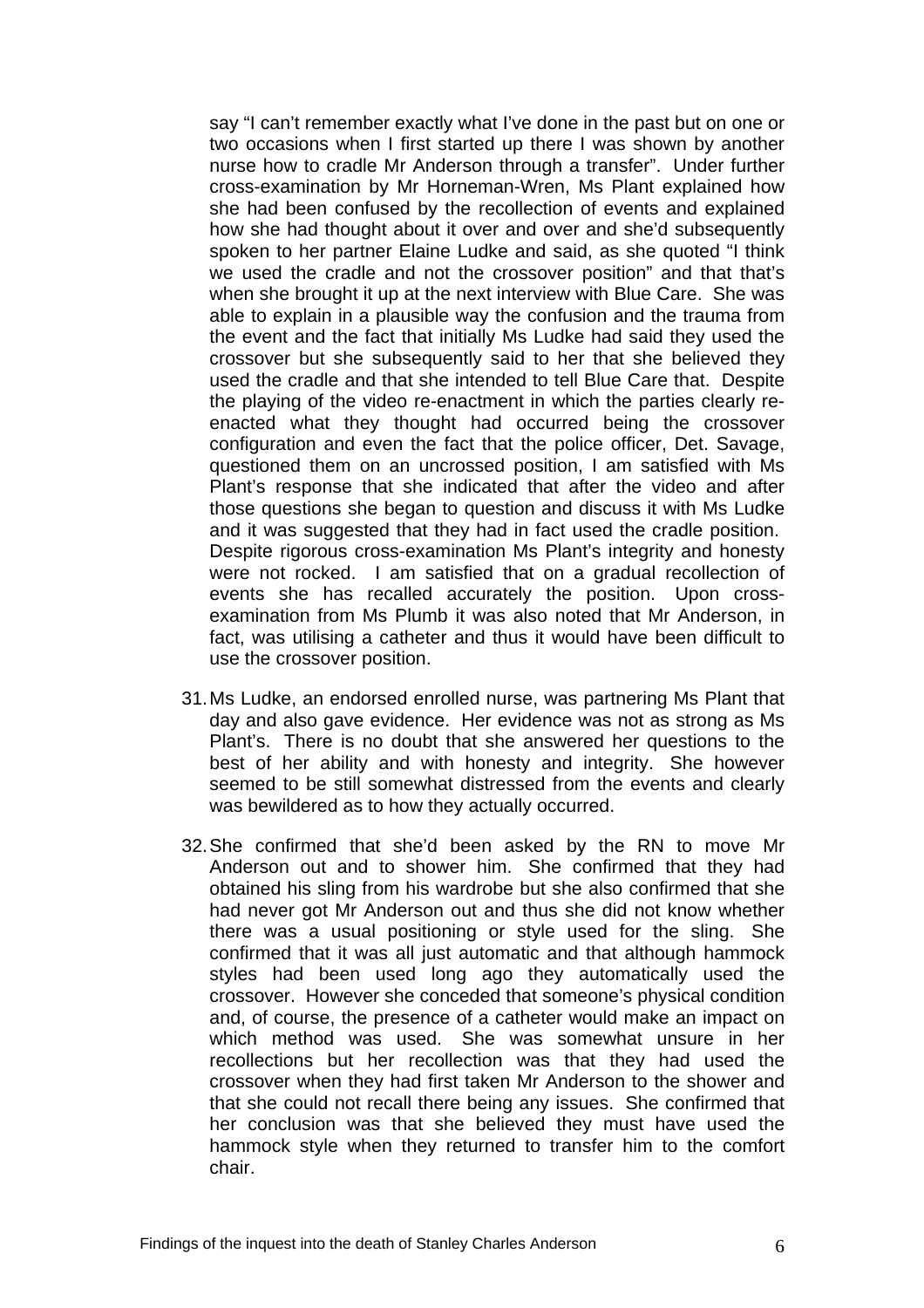- 33. Similar to Ms Plant, this had been a variation on the earlier assumptions and when that was put to her she said "because months and months down the track when I got myself together I realised he couldn't have fallen so quick if we'd had him like that because he would have straddled whereas he came out so quick split second I didn't even see him fall". In regard to the actual use she gave an indication that she would have used the slings for different patients on average five to seven times per shift so there was certainly a heavy use of the sling and many times to recall individual incidences.
- 34. Ms Ludke gave evidence that Ms Plant was operating the hoist and she was in front of Mr Anderson with her hands underneath his feet guiding them towards the comfort chair ensuring that they did not hit the hoist or anything else.
- 35. There is no doubt that the initial interviews and the re-enactments would suggest that the hammock style wasn't used although this was not specifically dealt. Rather than just accepted that the sling was being used. It may have been the case that at that point in time, the configuration used was not a focus point.
- 36. There can be no doubt that the letter from Blue Care, which was ultimately tendered to be Exhibit, 39 had a deep impact on Ms Ludke causing her to question the whole incident over again.
- 37. Both nurses were clearly very traumatised by the incident at the time and this was in fact supported by the evidence of the other witness, Registered Nurse Delwyn Mochalski.
- 38. There can be no doubt that at the investigation soon after, both of the nurses gave evidence that they were using the cross over style in the sling. It became apparent to them later that they could not have been and must have been using the hammock style. Whilst this gave rise to some scepticism on behalf of the Blue Care investigator it is not totally surprising.
- 39. The nurses were no doubt extremely distressed. In fact in response to a question about what happened after Mr Anderson's fall Ms Ludke replied "I swore and started to cry". She followed it up with that they were ordered out of the room by the registered nurse because "we were both bawling and hysterical". Ms Ludke was subjected to rigorous cross-examination particularly in relation to her conclusion in relation to the events but her credibility was not really rocked. Although her evidence was far from clear, concise and straightforward, sometimes confused and at times bewildered, a degree of sympathy for her position cannot be avoided. There can be little doubt that given that the fall happened so quickly, Ms Ludke reiterating a number of times that she did not see him fall, it went too quick. When pressed by Mr Horneman-Wren she replied "I wished I had seen him fall then I would know what happened but I can't say I did when I didn't."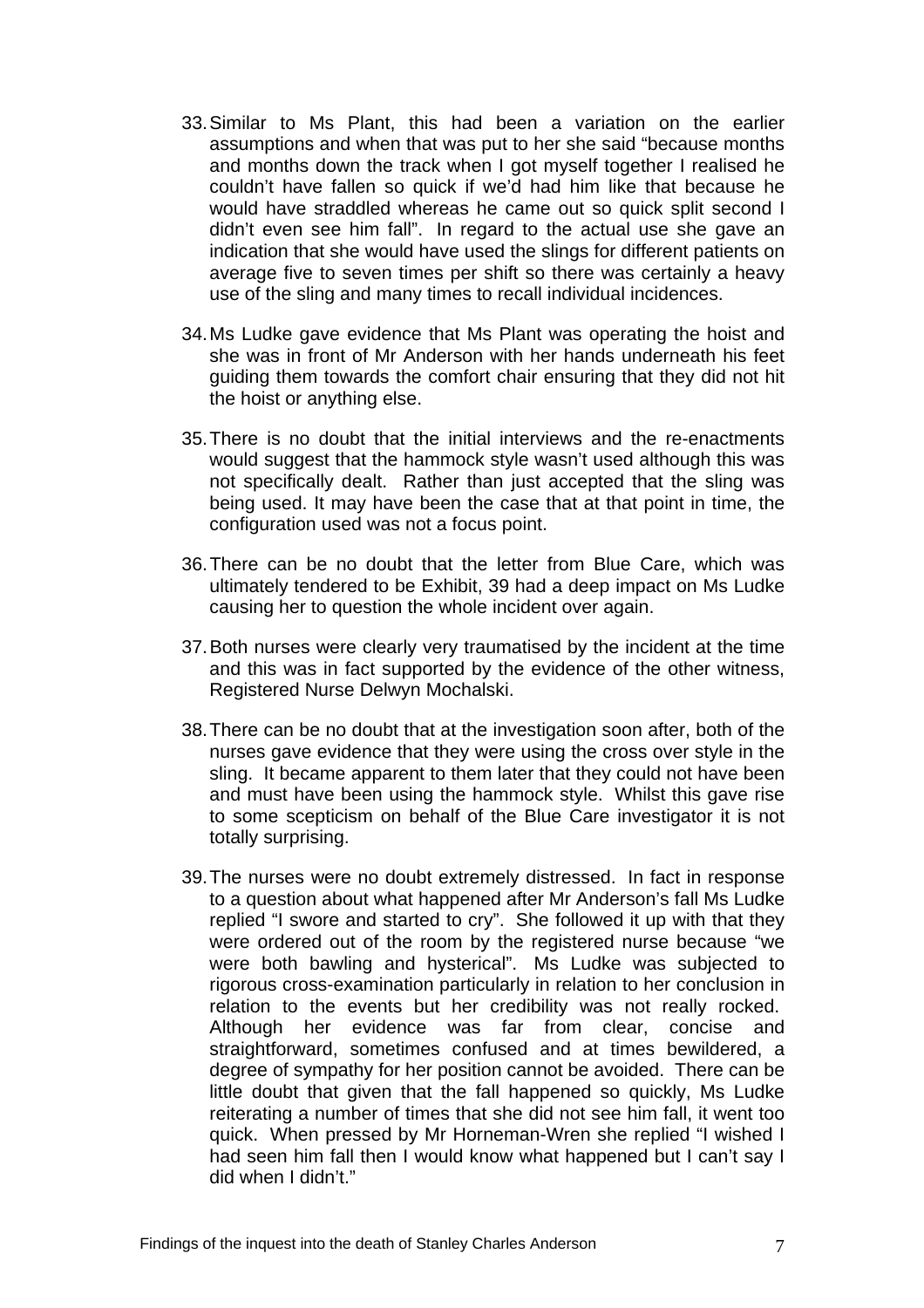- 40. Despite the fact that she gave evidence that she was guiding his feet and at one stage looking at his legs she is clearly not aware of what happened at that time. She may well have been guiding his feet and therefore should have seen his feet go as he fell but she equally may have been glancing elsewhere especially towards the chair. It does not detract from her credibility.
- 41. Most importantly in relation to Ms Ludke's evidence it was suggested to her that the hoist perhaps was not being used and that the nurses had attempted a direct transfer using a sheet. Ms Ludke categorically and strongly defended this and said simply it would not happen. She reiterated, when questioned, whether not using the sling and hoist would have been a contravention of the lifting policy she replied categorically "we used the sling and the lifter definitely". When it was suggested that she may have manually handled the residents without the sling she replied "wouldn't think to do it". In response that Mr Anderson was being transferred without the use of the device she replied "no way, we had the sling, we had him up in the sling with the lifter".
- 42. Given the distress they encountered and the fact that they perform these tasks very regularly and often as a matter of almost robotically they would not have necessarily consciously made a decision on which sling variation to use. After the accident it is plausible and understandable that they had indicated that they had used the sling in the normal way. I accepted the evidence of the nurses and did not find them in any way evasive, untruthful or attempting to protect themselves. I accept their evidence that they had come to the conclusion that they would have used the hammock style in particular in the light of evidence of Mr Anderson's frail body and is consistent with a finding that Mr Anderson could have fallen out of the sling landing leg first.
- 43. A number of times Ms Ludke referred to it being months and months before she got herself together. She also noted that she thought about the incident over and over again over months. She also said under cross-examination from Mr Horneman-Wren that "after I'd calmly got my head together I used to sit there with a single sheet under my legs pretending I was trying a re-enactment and just sort of, you know, thinking"
- 44. Ms Summers also gave evidence as she was the Director of Nursing at the time of the incident. Her evidence was somewhat confusing at times as she indicated that, in her experience, it was standard practice to use the crossing method unless there were other specific incidents such as amputees, patients with catheters etc. Initially she indicated that she didn't think Mr Anderson had anything that would contra-indicate using the crossing method but subsequently revised this when she recalled that he, in fact, had been using a catheter. She also confirmed that there was a 'no lift' policy and certainly in her time she had not seen anyone do it and was confident that staff knew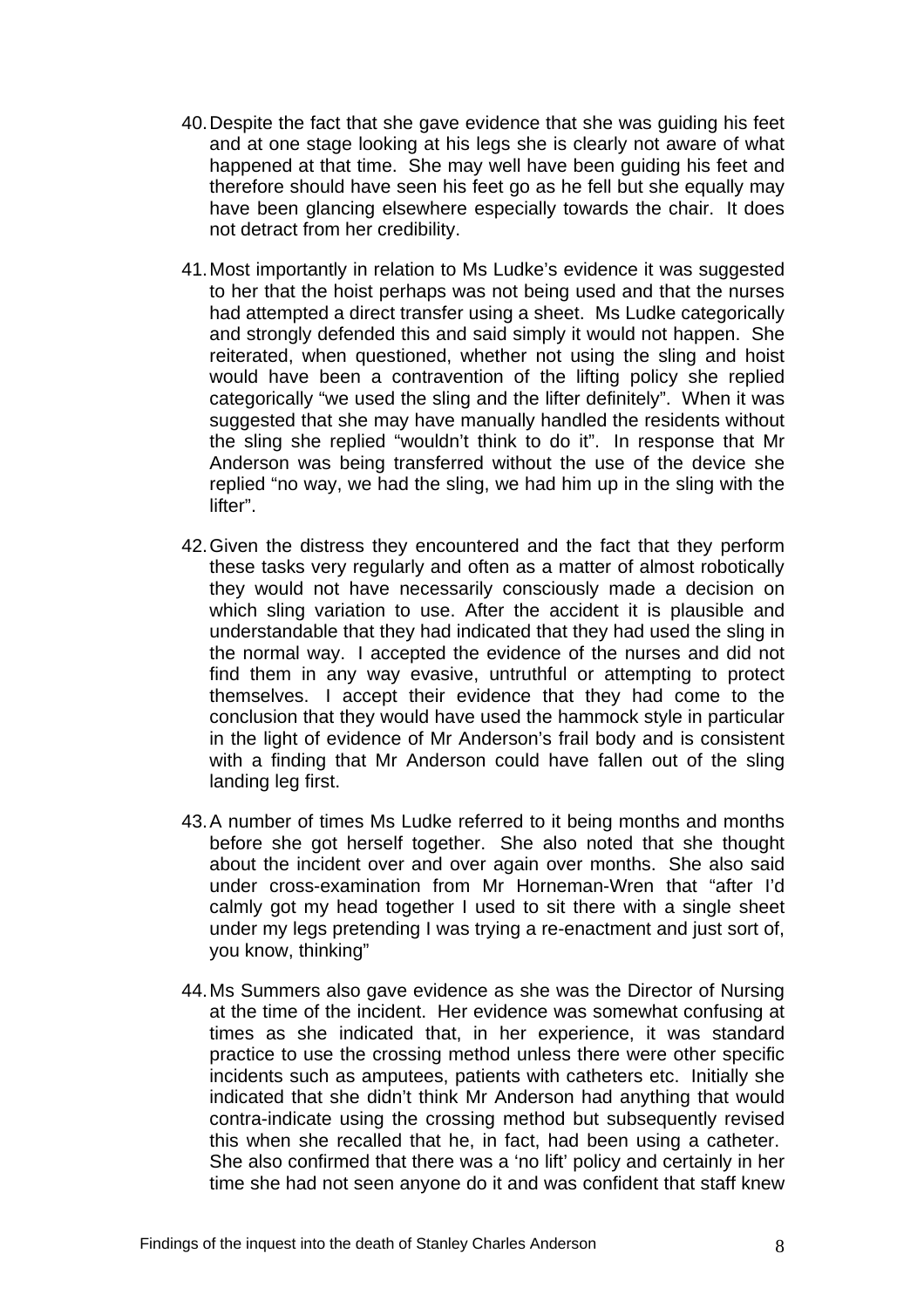they were not allowed to do that for the sake of their own safety as well as for the patient. The other significant issue of Ms Summers' evidence was the system in relation to the allocation of measuring patients for slings and monitoring their weight. She indicated that the weight chart that was presented to her, which had indicated a weight variance of 42 to 46 kg from 2007 until the date of the incident, was something maintained to ensure that weight was being monitored. She also confirmed that although Mr Anderson shared a room, the other man had a different size sling and, in fact, was out on his sling that day and so rejected any suggestion that there may have been a mix up in the slings used.

45. The registered nurse on duty that day Delwyn Mochalski was also called to give evidence. She confirmed the distress of the two nurses particularly Ms Ludke who, she indicated, could not speak and could not communicate with her. Ms Mochalski's evidence was of limited value given that she arrived after the incident and, as she indicated, she did not take a great deal of notice of the positioning of the hoist and sling as she was concentrating on Mr Anderson. She did say however, that when she returned after the ambulance had transported him, the hoist and sling were over near the window having been put there with the sling slung over the top of it. She inspected both and found them to be working correctly.

#### *Evidence of Mr Bromberger*

46. Mr Bromberger was the general manager of Pelican Manufacturing, the manufacturer of the sling used by Blue Care and in particular the sling used to lift Mr Anderson. Upon cross examination Mr Bromberger was asked if it was possible for a patient to slide forward and fall out of the sling, in effect legs first, particularly if the leg part of the sling was longer than the part supporting the body. He replied under cross examination from Mr Hamlin Harris, "If it was fitted in the hammock style – if I understand what you said there, say they used the sling in the hammock style…..and sort of going between the legs and they have the back on tighter than the leg section. The person would be picked up at may be 45 degrees, in other words their legs would be a lot lower than their – hard to explain this… they could sit up legs first then there is nothing between the legs to stop them from slipping."

#### *Evidence of Dr Grigg*

47. Dr Grigg is a mechanical engineer with vast experience as an accident investigator although he conceded he was not an expert in bio-dynamics. Since obtaining his engineering degree he has obtained other qualifications including Master of Engineering Science and Doctor of Philosophy. He is a fellow of the Institute of Engineers Australia, is a registered professional engineer in Queensland and a fellow or member of a number of other engineering societies. He has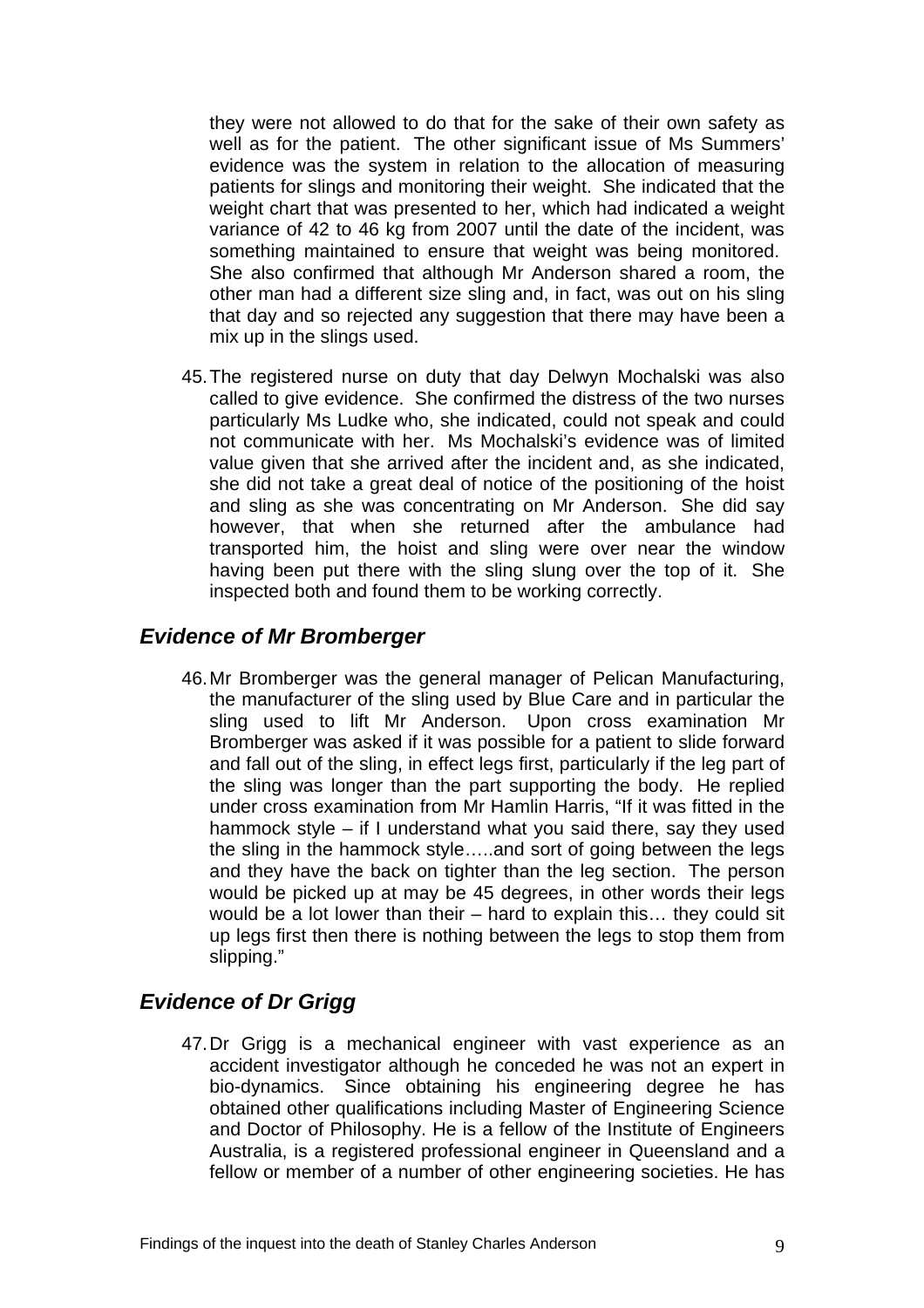broad professional experience being on the academic staff of Queensland University in mechanical engineering for some 25 years. He first became involved in giving expert evidence when doing research on tractor rollovers in 1967. He gave evidence that he had been involved in nearly three thousand matters. Most importantly he had investigated other incidents involving the use of slings. With 40 years experience as a professional accident investigator he was indeed an expert. His opinion on likely cause of the accident was to be respected.

- 48. Dr Grigg's report was tendered to the Court and effectively came to the conclusion that the most likely scenario was that Mr Anderson had fallen backside first through the hole in the sling. He expressed this opinion in his oral evidence. However under cross examination at the resumed hearing it became evident that Dr Grigg was not aware of injuries sustained by Mr Anderson when he prepared his report.
- 49. He indicated to the Court that this had a significant effect on his opinion as to how Mr Anderson fell. In fact he conceded that his initial conclusions were actually inconsistent with the injuries that Mr Anderson suffered. His oral evidence confirmed a change of opinion in that he said; "I would now regard it as much more likely that he was being supported in a hammock style and that he fell from the hammock style of sling."
- 50. Dr Grigg was able to elaborate that he believed that Mr Anderson was most likely in a hammock style and sort of sitting upright. He indicated that the actions of Ms Ludke in guiding his feet in particular lifting them to get over the armrest of the chair may well have had the effect of destabilising him in the sling, tending to create a tilting sort of motion. He indicated; "While it would initially tilt him backwards, but it may have resulted in him sliding forwards."

#### *Evidence of Professor Ellis*

- 51. Professor Ellis, who was the Pathologist who performed the post mortem report, was also called to give evidence. Professor Ellis had given evidence about the non specific nature of the bruises and abrasions, particularly in the light of Mr Anderson's age and poor skin integrity. They were consistent he believed, with normal handling of Mr Anderson, or indeed could have occurred when he fell.
- 52. Professor Ellis outlined the fractures suffered by Mr Anderson and this was significant in light of the issue of how Mr Anderson fell and what part of his body would have impacted with the ground and in what order.
- 53. It was clear from the evidence of Professor Ellis that he in fact believed that Mr Anderson had suffered the injuries to his legs and that the legs had indeed hit the ground first and he said;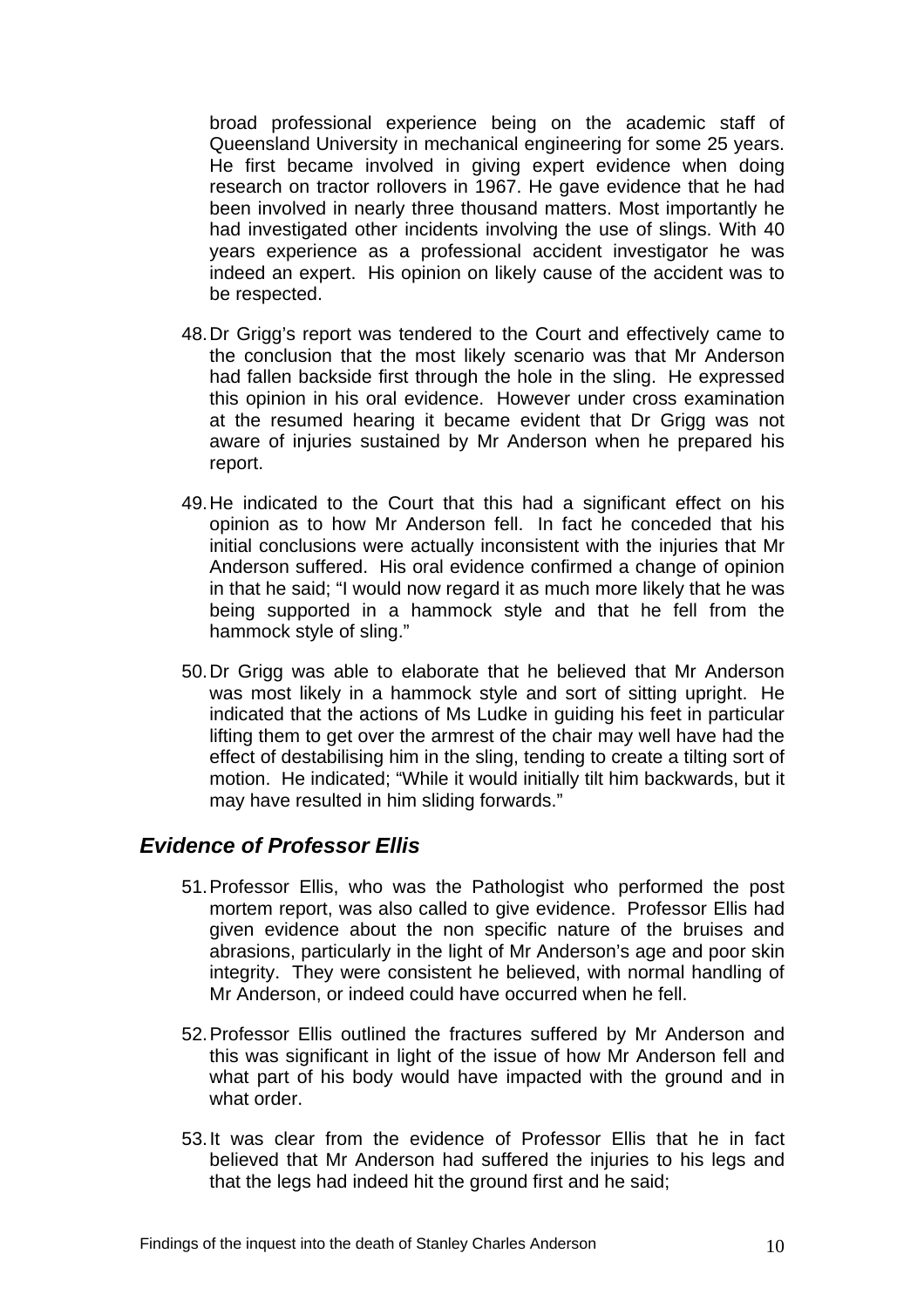- i. "I mean clearly the legs would hit the ground first and that would seem to be consistent with what I saw because it would almost crumble underneath it and that probably would be consistent with what I saw in terms of the autopsy….. All I can say is that as far as I am concerned the legs hit the ground first….. To me that's a given. The fact is they're the only injuries that we've got and they are consistent with the legs hitting the ground and the body weight itself effectively coming on top of them which is one of the reasons why you've got the actually break so exactly how the body does it, bearing in mind it's all dynamic, the legs will come down, gravity will bring the legs down and then effectively crumples on to the legs". He continued, "That would certainly explain the injuries that I saw."
- 54. Dr McMeniman was not called to give evidence and thus was not cross examined but his opinion was set out in the report dated 18 April 2011. Dr McMeniman is an orthopaedic surgeon and was provided with three questions in relation to Mr Anderson and whether it was likely that he had fallen back side first in the light of his injuries or whether he would have had to have fallen directly on to his feet and legs in order to suffer the injuries in the report. If he had fallen through buttocks first, what injuries would he have suffered?
- 55. It was clear that Dr McMeniman's evidence was consistent with that of Professor Ellis in that, had he fallen through the hole, he would have sustained more injuries to his buttocks and lower back as they would have made contact with the floor first. His opinion corroborated that of Professor Ellis in that he opined "I would have thought that it is much more likely that Mr Anderson fell with some degree of weight on his lower limbs as he sustained injuries including the supracondylar fracture of his left femur, a comminuted fracture of the upper third of his right tibia, and a fracture of his left tibia and fibula."
- 56. He continued that this would tend to suggest that he sustained direct trauma in the region of his lower limbs either from falling forward or falling on his flexed knees.

#### *Conclusion on mechanism of accident*

57. On the evidence before me it is clear that the first scenario is not really open. I reject the notion that the carers were not in fact using a sling but were transferring Mr Anderson with a sheet. There is no evidence whatsoever to suggest that a sheet was used and the evidence provided by the two carers, Ms Ludke and Ms Plant is accepted. They both categorically denied lifting Mr Anderson without a sling and I have no doubt of their honesty in relation to this. I therefore find that this scenario is not one open to a finding of fact.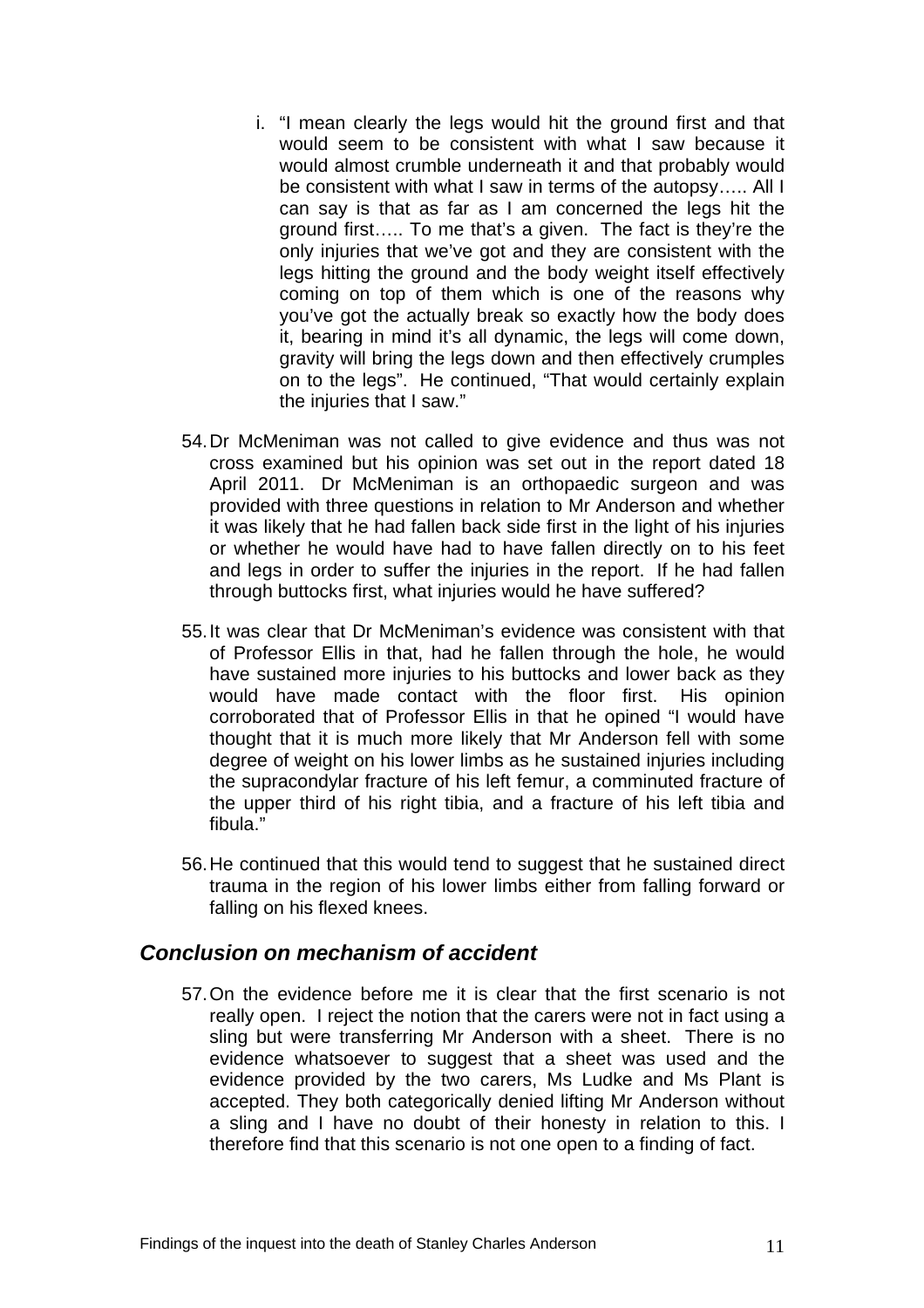- 58. It is clear that Mr Anderson has fallen from a sling but on the evidence of Professor Ellis and supported by the report of the orthopaedic surgeon, Dr. McMeniman, it is clear that Mr Anderson has fallen from the sling and landed on his lower limbs with his legs taking the impact. It is therefore clear that he could not have fallen head first out of the sling as the injuries sustained were not consistent with this.
- 59. Similarly, I accept on the evidence that he would have sustained more injuries to his buttocks and back had he fallen bottom first and his legs would not have suffered the degree of injuries that he did. Whilst it is possible that after he landed on his buttocks his legs fell and hit the hoist and sustained some of the breaks, it is unlikely on the evidence.
- 60. I find that the last scenario, that is, that Mr Anderson has fallen forward out of the front of the sling and has landed on his lower limbs as he crashed to the floor is, on the balance of probabilities, the only option open to the Court.
- 61. Having found that Mr Anderson has fallen from the sling by sliding forward and landing on his legs, I turn to an investigation of why this would have occurred. Ms Pipping gave evidence that she was the person in charge of allocating the slings to the patients. It was evident that these were not reviewed with any regularity. In particular, as patients became increasingly frail and their weight decreased, there was no system in place for consistent review of the appropriate size for each patient.
- 62. Ms Kennedy was called also to give evidence at the resumed hearing. She's a senior residential advisor to Blue Care and completed a report dated 12 December 2009, which was included in the exhibits. She concluded that Mr Anderson did not fall from the sling but was transferred without the use of the sling. This of course gave rise to letters being written to the nurses and their subsequent responses which I have noted already. Ms Kennedy based on her findings on the fact that over time Ms Plant and Ms Ludke had appeared to give different evidence and accounts of what had happened. I have commented already on the differences in those accounts and of course the degree of trauma suffered by the nurses. Under cross-examination Ms Kennedy conceded that there was a possibility of Mr Anderson slipping out legs first although she noted that she would have thought that he would have had injuries to his buttocks and back as well though this was not consistent with medical evidence. Most of the evidence Ms Kennedy based her conclusions on was, in fact, presented to court although, of course, it was noted by Counsel assisting in his submissions that she did not see the evidence presented by the witnesses and did not see them under cross-examination.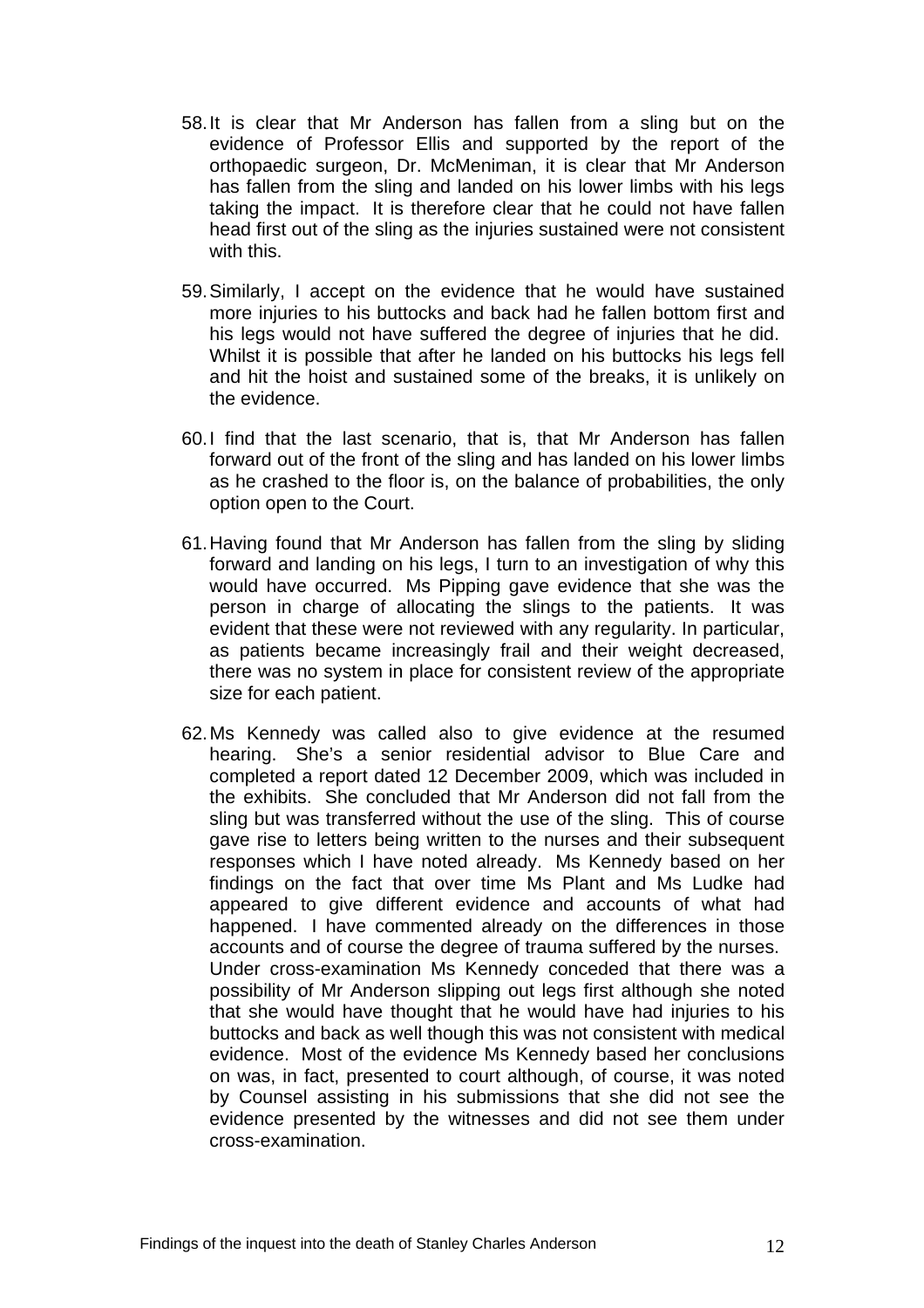- 63. Importantly, particularly in light of Ms Kennedy's response, Mr Girdler from Workplace Health and Safety was called to give evidence also. He gave evidence that the carers were interviewed two days after the incident in April 2009 although Mr Girdler was not involved in that particular interview. They were again interviewed separately in February 2010 and Mr Fitzsimmons completed his report approximately a month later.
- 64. He gave evidence that they re-interviewed to "try and elicit further information from those initial witnesses who'd been interviewed back in April of 2009 to see if there's any further evidence that could be obtained in relation to how the incident occurred and as those statements were taken, other persons were identified as attending the scene shortly after the incident and that was the reason for speaking to the additional persons as well".
- 65. Despite Mr Horneman-Wren's attempts to have Mr Girdler indicate that there had been considerably different information forthcoming, Mr Girdler's response was "my recollection was additional information, I don't recall that it was significantly different".
- 66. This is indicative of the process that Ms Plant and Ms Ludke went through, in terms of trying to re-enact in their memory, what had been a very traumatic and unexpected incident. Mr Girdler indicated that he had not been involved in the re-enactment which had been viewed in court where clearly the crossover was used. However it was his evidence that it was his recollection from the conversation he had with Ms Plant that the possibility that a hammock style was used as opposed to the crossover and that that suggestion had come as a result of the discussion Ms Plant had had with the management of Blue Care. He conceded that that time he had spoken with Ms Plant was the first that he had heard of the possibility of the hammock style.
- 67. Finally, on the last day of the hearing, a demonstration was carried out on the use of both the hoist and the sling. This certainly illustrated the potential vulnerability of the patient's position when placed in the sling. It was clear that the patient could become unstable if the optimal settings on the sling were not chosen. Ms Plant and Ms Ludke indicated that this could happen if they failed to communicate with each other or if they simply failed to adjust it correctly. This also indicated and supported some of the evidence provided by Ms Summers in that if a person was particularly rigid, as it would appear Mr Anderson was, they were also more vulnerable to slipping out.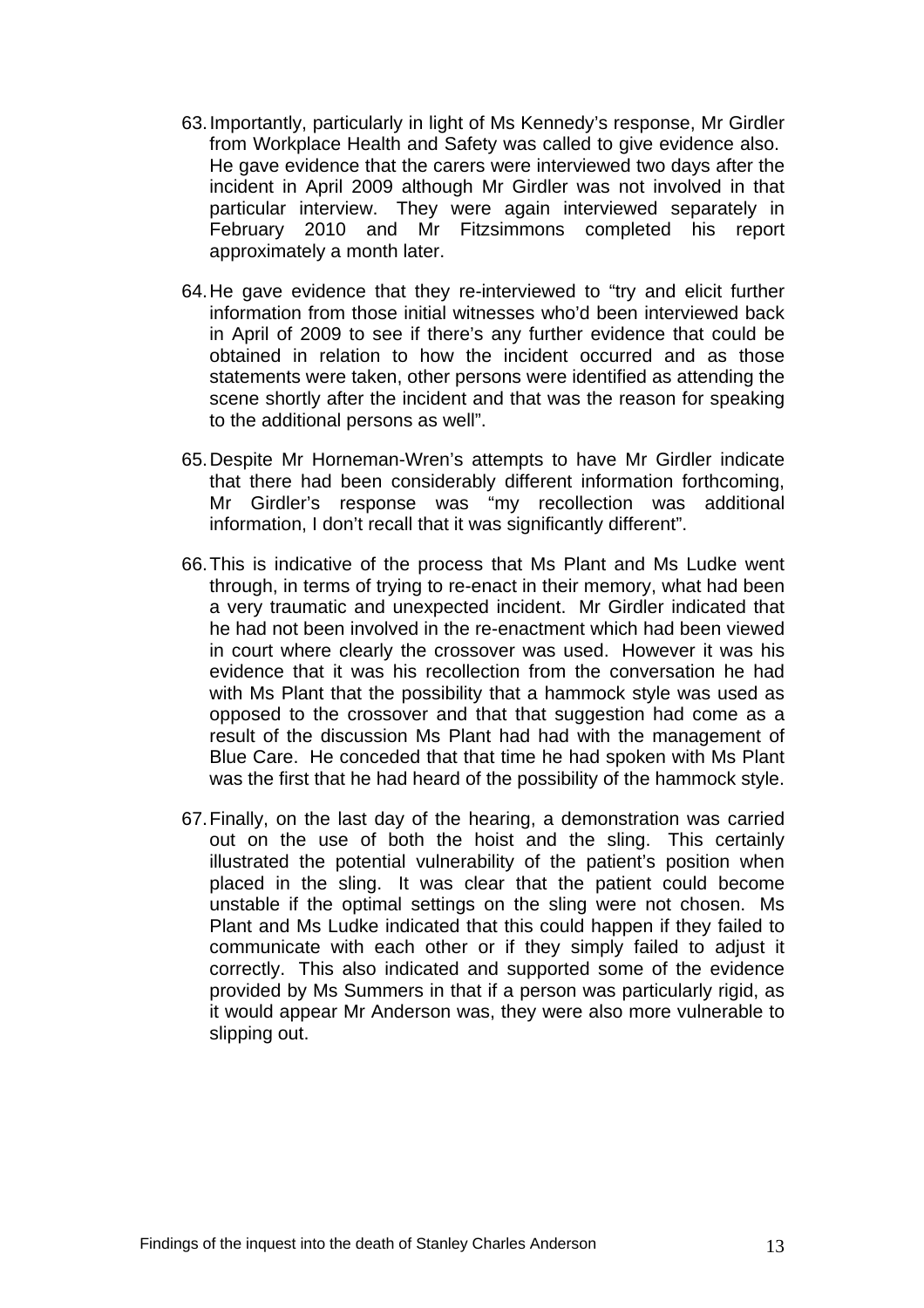## **FINDINGS**

- 68. I find therefore that the deceased person was Stanley Charles Anderson who was born on 7 April 1923 and died in the Gympie General Hospital on 12 April 2009. He had suffered fractures to his legs in a fall at Winston House Nursing Home just after 9.30 that morning.
- 69. I accept the cause of death as set out in the post mortem report of Dr Ellis that the primary cause of death was coronary and cerebral atherosclerosis with the significant conditions of fractured leg bones following the fall as well as bronchitis.
- 70. Furthermore, I find on the basis of the evidence before me that Mr Anderson fell from a sling which was attached to a hoist which was being used to transport him from a trolley bath to the comfort chair.
- 71. I am satisfied on the balance of probabilities that he became unstable in the hoist and slipped forward out of the sling legs first causing him to fall onto his legs and subsequently back onto his back. As a result of the fall he suffered fractured legs and a fractured left hip.
- 72. He was transported to hospital but died of coronary and cerebral atherosclerosis.

#### *Issues to be commented on in regard to public health and safety or ways to prevent deaths from happening in similar circumstances in the future.*

- 73. It was conceded by the nurses that they had annual training in relation to the use of the hoist and lifting although there was no actual evidence of their training put before the court. Ms Plant however indicated that training was carried out. However the confusion in relation to what constituted a 'near miss' was indicative of the ambiguity and lack of stringent guidelines in regard to that. It is recommended that the training program be reviewed in regard to the use of hoists and slings particularly in regard to this incident and how similar incidents may occur. It is clear from the evidence presented that accidents, although rare, can in fact happen through the use of slings. There seems to be a loose concept of adjusting the straps based on "well we just talk about it". There should be strict guidelines as to how the appropriate level of adjustment is determined to maximise stability for the patient.
- 74. Similarly, as in this case there should be a clear guideline on what configuration should be used in regard to the sling. In particular whilst there are various options for the use of the sling provided by the manufacturer, there are no guidelines as to which should be used in different cases. Clearly in this case, as Mr Anderson had a catheter and also had some issues with his skin integrity, these